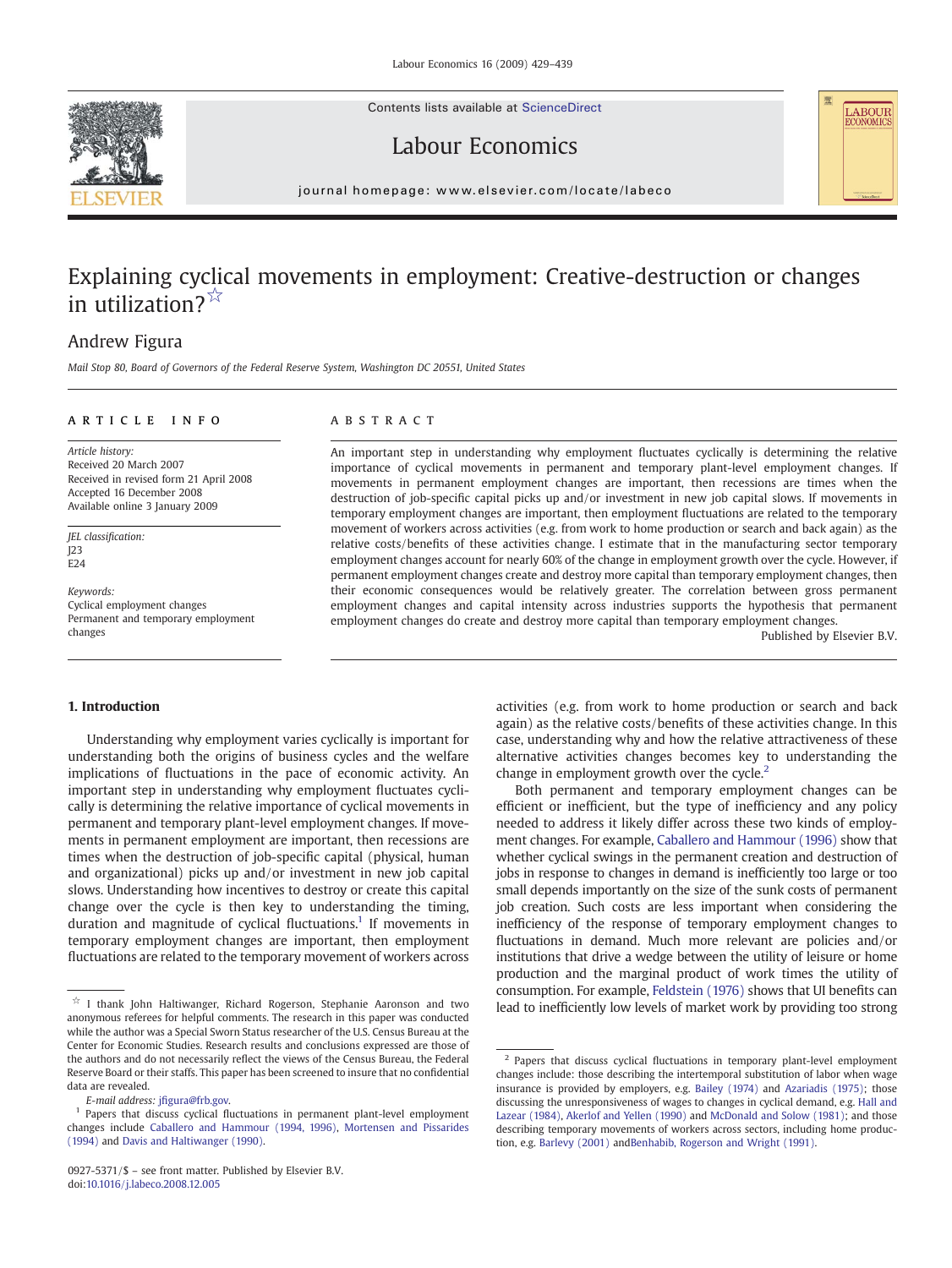an incentive to change from work to other activities in response to temporary changes in the marginal revenue product of market work.

Estimation of permanent and temporary plant-level employment changes requires a data set with sufficiently long time series of plantlevel employment. I use the Census Bureau's Longitudinal Record Data set (LRD), which satisfies this requirement for a large number of manufacturing plants. To isolate permanent changes in employment at continuing plants, I apply a low-pass filter to time series of plantlevel employment. To estimate permanent plant shutdowns and startups, I use the methodology of [Davis et al. \(1996\)](#page--1-0), henceforth DHS. Combining permanent shutdowns and startups with permanent and temporary employment changes at continuous plants yields aggregate rates of permanent and temporary employment changes.

I estimate that permanent employment changes account for about half of annual plant-level employment changes in the manufacturing sector, with temporary employment changes accounting for the remaining half. Permanent employment changes account for slightly less than half of the change in employment growth over the cycle. Thus, both types of employment changes contribute importantly to cyclical movements in employment, though the contribution of temporary employment changes is greater.

However, to the extent that the economic consequences of the two types of employment changes differ, their relative importance may be greater or smaller than simple tabulations of their cyclical variation suggest. In particular, it seems likely that permanent employment changes entail the creation and destruction of more specific capital (physical, organizational and human), than temporary employment changes. A simple model of permanent and temporary employment changes suggests a test of this hypothesis. The model predicts that permanent and temporary employment changes should be smaller in industries with higher sunk costs of job creation, or greater amounts of specific capital per job. The intuition for why sunk costs reduce permanent employment changes is straight forward. When sunk costs are high, plants will be more hesitant to respond to changes in demand by permanent job creation. In addition, because sunk costs raise the option value of maintaining job capital after a plant has suffered an adverse relative productivity/demand shock, permanent job destruction will also be less responsive to shocks. Put another way, the amount of permanent job flows should be inversely proportional to its costs. Cross-industry regressions using capital intensity as a proxy for the level of sunk costs confirm the model's prediction.

Putting these results together, though temporary plant-level employment changes account for more of the cyclical fluctuation in employment than permanent plant-level employment changes, permanent employment changes are more costly and have potentially greater economic consequences. As a result, it is likely equally important to understand the role of both creative-destruction and changing utilization in cyclical fluctuations.

Many papers have investigated the behavior of plant-level employment changes, but few have tried to identify temporary and permanent employment changes, and none that I am aware of have sought to distinguish the economic consequences of these two types of employment changes or to quantify their relative importance to cyclical changes in aggregate employment. DHS, among others, estimate plant shutdowns and startups. In addition, they construct measures of persistent job changes at continuing plants. However, they consider only forward persistence (whether an employment change in period t will be reversed in periods  $t + 1$ ,  $t + 2$ , etc), not backward persistence (whether an employment change in period  $t$ reverses employment changes in periods  $t-1$ ,  $t-2$ , etc.). Moreover, their choice of method does not make clear what level of persistence should be associated with plant-level employment changes not directly related to business cycle fluctuations in utilization. Finally, they only report their most persistent measure of employment changes (2 years) for a limited number of years making analysis of changes in permanent flows over the business cycle problematic. In

my measures of permanent employment changes, I use a method similar to that of DHS to identify shutdowns and startups but add an additional filter to retain only permanent shutdowns and startups. For continuous plants, the low-pass filter I use isolates employment changes that are long-lasting from both a forward and backward perspective. In addition, I choose weights for the low pass filter that identify permanent employment flows as having a frequency lower than that associated with business cycles. Finally, I measure the contributions to cyclical employment movements of permanent and temporary employment changes and test whether permanent employment changes are likely to be more costly than temporary employment changes.

The following section describes in more detail the data and method I use to distinguish permanent and temporary employment changes. Section 3 reports measures of the magnitudes and cyclical movements of both temporary and permanent changes in employment. Section 4 uses a simple model to show that permanent employment changes should be more closely associated with changes in capacity and less closely associated with changes in utilization than temporary employment changes and tests the model's prediction that higher sunk costs of job creation should reduce the frequency of permanent and temporary employment changes. Section 5 concludes.

### 2. Measuring permanent and temporary employment changes

To estimate permanent employment changes I combine estimates of long-lasting increases and decreases in employment at continuing plants with permanent plant startups and shutdowns. To estimate the former, I use a low-pass filter developed by [Baxter and King \(1999\).](#page--1-0) The filter removes fluctuations in employment that are temporary in duration, while preserving those changes that are long lasting. To estimate the latter, I modify slightly the methodology of DHS.

As shown by [Baxter and King \(1999\)](#page--1-0) a low-pass filter can be implemented by taking a centered symmetric weighted moving average of a time series, where weights are determined by restrictions in the frequency domain. The ideal filter is an infinite order moving average. Of course, construction of such a filter is not possible, and researchers must pay for increases in the accuracy of the filter with decreases in sample size. Baxter and King examine this trade-off and recommend using a centered window of 7 years when researchers are concerned about separating business cycle-related fluctuations from longer-lasting movements. Implementation of the filter also requires specification of a cutoff period/frequency to separate low from high frequency movements in the series. Baxter and King recommend a cut-off of 8 years to filter out movements related to business cycles, and I follow their recommendation. I apply the resulting low-pass filter to annual data on total employment (production workers plus nonproduction workers) which is available at an annual frequency from the LRD.

The LRD derives from the quinquennial Census of Manufacturers (CM) and the Annual Survey of Manufacturers (ASM). The CM gathers data on all plants in the manufacturing sector, approximately 350,000, while the ASM gathers data from a representative sample of 50,000 to 80,000 plants. Large plants (generally those with employment greater than 250) are selected with certainty to be in the ASM, while small plants are selected randomly. Because the LRD assigns plants a unique identification number that does not change over time, I can create plant-level time series of employment. For plants with sufficiently long time series centered on period  $t$ , I apply a low pass filter to estimate the permanent and temporary (the difference between actual and permanent) levels of employment for the plant at time t. Summing across those plants produces measures of aggregate permanent and temporary employment at time  $t$ , and differencing the data for all plants with permanent and temporary employment levels in t and  $t-1$  yields aggregate permanent and temporary job flows from  $t-1$  to  $t$ .